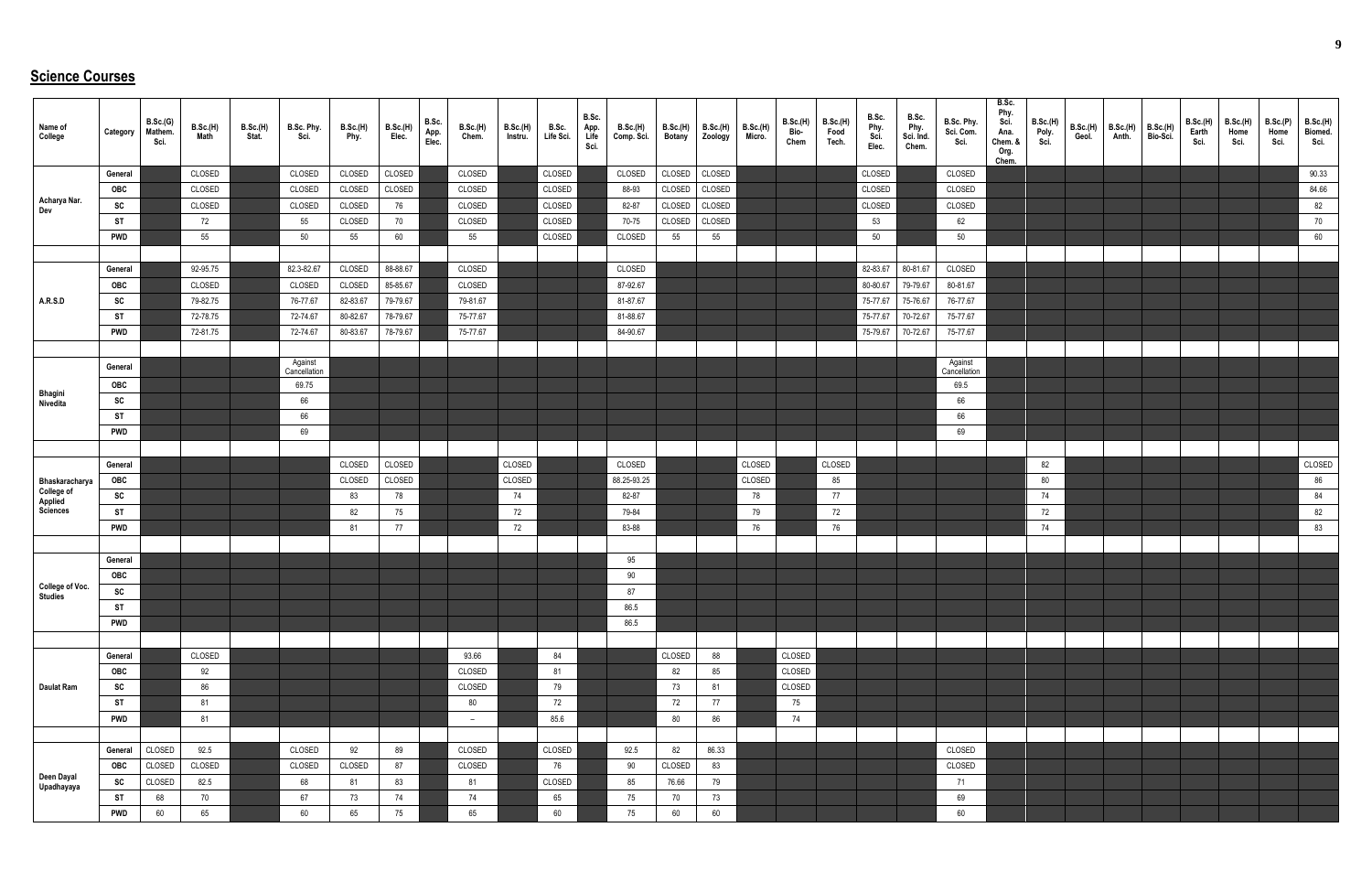| Name of<br>College   | Category        | B.Sc.(G)<br>Mathem.<br>Sci. | <b>B.Sc.(H)</b><br><b>Math</b> | <b>B.Sc.(H)</b><br>Stat. | B.Sc. Phy.<br>Sci. | <b>B.Sc.(H)</b><br>Phy. | B.Sc.(H)<br>Elec. | B.Sc.<br>App.<br>Elec. | <b>B.Sc.(H)</b><br>Chem. | <b>B.Sc.(H)</b><br>Instru. | B.Sc.<br>Life Sci. | B.Sc.<br>App.<br>Life<br>Sci. | <b>B.Sc.(H)</b><br>Comp. Sci. | <b>B.Sc.(H)</b><br><b>Botany</b> | <b>B.Sc.(H)</b><br>Zoology | <b>B.Sc.(H)</b><br>Micro. | <b>B.Sc.(H)</b><br>Bio-<br>Chem | <b>B.Sc.(H)</b><br>Food<br>Tech. | B.Sc.<br>Phy.<br>Sci.<br>Elec. | B.Sc.<br>Phy.<br>Sci. Ind.<br>Chem. | B.Sc. Phy.<br>Sci. Com.<br>Sci. | B.Sc.<br>Phy.<br>Sci.<br>Ana.<br>Chem. &<br>Org.<br>Chem. | B.Sc.(H)<br>Poly.<br>Sci. | <b>B.Sc.(H)</b><br>Geol. | B.Sc.(H)<br>Anth. | <b>B.Sc.(H)</b><br>Bio-Sci. | <b>B.Sc.(H)</b><br>Earth<br>Sci. | <b>B.Sc.(H)</b><br>Home<br>Sci. | B.Sc.(P)<br>Home<br>Sci. | B.Sc.(H)<br>Biomed.<br>Sci. |
|----------------------|-----------------|-----------------------------|--------------------------------|--------------------------|--------------------|-------------------------|-------------------|------------------------|--------------------------|----------------------------|--------------------|-------------------------------|-------------------------------|----------------------------------|----------------------------|---------------------------|---------------------------------|----------------------------------|--------------------------------|-------------------------------------|---------------------------------|-----------------------------------------------------------|---------------------------|--------------------------|-------------------|-----------------------------|----------------------------------|---------------------------------|--------------------------|-----------------------------|
|                      |                 |                             |                                |                          |                    |                         |                   |                        |                          |                            |                    |                               |                               |                                  |                            |                           |                                 |                                  |                                |                                     |                                 |                                                           |                           |                          |                   |                             |                                  |                                 |                          |                             |
|                      | General         |                             | CLOSED                         |                          | CLOSED             | CLOSED                  |                   |                        | CLOSED                   |                            | CLOSED             |                               |                               | CLOSED                           | 84.6                       |                           | 83                              |                                  |                                | CLOSED                              | CLOSED                          |                                                           |                           |                          |                   |                             |                                  |                                 |                          |                             |
|                      | OBC             |                             | CLOSED                         |                          | CLOSED             | CLOSED                  |                   |                        | CLOSED                   |                            | 74.66              |                               |                               | 78.6                             | 80.6                       |                           | CLOSED                          |                                  |                                | CLOSED                              | CLOSED                          |                                                           |                           |                          |                   |                             |                                  |                                 |                          |                             |
| Deshbandhu           | SC              |                             | CLOSED                         |                          | CLOSED             | CLOSED                  |                   |                        | CLOSED                   |                            | 72                 |                               |                               | 78                               | 78                         |                           | 74.5                            |                                  |                                | 67.66                               | CLOSED                          |                                                           |                           |                          |                   |                             |                                  |                                 |                          |                             |
|                      | <b>ST</b>       |                             | 70                             |                          | 61                 | 78                      |                   |                        | CLOSED                   |                            | 70                 |                               |                               | 76                               | 76                         |                           | 74                              |                                  |                                | 65.66                               | 66                              |                                                           |                           |                          |                   |                             |                                  |                                 |                          |                             |
|                      | <b>PWD</b>      |                             | 79                             |                          | 72.33              | 86                      |                   |                        | 77                       |                            | 71                 |                               |                               | 77                               | 77                         |                           | 76                              |                                  |                                | 69.66                               | 66                              |                                                           |                           |                          |                   |                             |                                  |                                 |                          |                             |
|                      | General         |                             | CLOSED                         |                          | CLOSED             | CLOSED                  |                   |                        | CLOSED                   |                            | CLOSED             |                               |                               | CLOSED                           | CLOSED                     |                           |                                 |                                  |                                |                                     | CLOSED                          |                                                           |                           |                          |                   |                             |                                  |                                 |                          |                             |
|                      | OBC             |                             | CLOSED                         |                          | CLOSED             | CLOSED                  |                   |                        | CLOSED                   |                            | CLOSED             |                               |                               | CLOSED                           | CLOSED                     |                           |                                 |                                  |                                |                                     | CLOSED                          |                                                           |                           |                          |                   |                             |                                  |                                 |                          |                             |
| Dyal Singh           | SC              |                             | CLOSED                         |                          | 70                 | 78                      |                   |                        | CLOSED                   |                            | CLOSED             |                               |                               | CLOSED                           | 77                         |                           |                                 |                                  |                                |                                     | CLOSED                          |                                                           |                           |                          |                   |                             |                                  |                                 |                          |                             |
|                      | ST              |                             | CLOSED                         |                          | 65                 | 70                      |                   |                        | 73                       |                            | 66                 |                               |                               | 74                               | 74                         |                           |                                 |                                  |                                |                                     | 67                              |                                                           |                           |                          |                   |                             |                                  |                                 |                          |                             |
|                      | <b>PWD</b>      |                             | CLOSED                         |                          | 45                 | 55                      |                   |                        | 60                       |                            | 45                 |                               |                               | 55                               | CLOSED                     |                           |                                 |                                  |                                |                                     | 50                              |                                                           |                           |                          |                   |                             |                                  |                                 |                          |                             |
|                      |                 |                             |                                |                          |                    |                         |                   |                        |                          |                            |                    |                               |                               |                                  |                            |                           |                                 |                                  |                                |                                     |                                 |                                                           |                           |                          |                   |                             |                                  |                                 |                          |                             |
|                      | General         |                             |                                |                          | CLOSED             | 92.66                   |                   |                        | CLOSED                   |                            | CLOSED             |                               |                               | CLOSED                           | CLOSED                     | CLOSED                    |                                 |                                  |                                |                                     |                                 |                                                           |                           |                          |                   |                             |                                  |                                 |                          |                             |
|                      | OBC             |                             |                                |                          | CLOSED             | CLOSED                  |                   |                        | CLOSED                   |                            | CLOSED             |                               |                               | CLOSED                           | CLOSED                     | CLOSED                    |                                 |                                  |                                |                                     |                                 |                                                           |                           |                          |                   |                             |                                  |                                 |                          |                             |
| Gargi                | SC              |                             |                                |                          | 65                 | CLOSED                  |                   |                        | CLOSED                   |                            | CLOSED             |                               |                               | CLOSED                           | CLOSED                     | CLOSED                    |                                 |                                  |                                |                                     |                                 |                                                           |                           |                          |                   |                             |                                  |                                 |                          |                             |
|                      | ST              |                             |                                |                          | 63                 | 72                      |                   |                        | 73                       |                            | 67                 |                               |                               | 69                               | CLOSED                     | CLOSED                    |                                 |                                  |                                |                                     |                                 |                                                           |                           |                          |                   |                             |                                  |                                 |                          |                             |
|                      | <b>PWD</b>      |                             |                                |                          | 58                 | 58                      |                   |                        | CLOSED                   |                            | 58                 |                               |                               | 58                               | 58                         | CLOSED                    |                                 |                                  |                                |                                     |                                 |                                                           |                           |                          |                   |                             |                                  |                                 |                          |                             |
|                      |                 |                             | 95-75                          |                          | 90.66-91           |                         |                   |                        |                          |                            |                    |                               | 97-98                         |                                  |                            |                           |                                 |                                  |                                |                                     |                                 |                                                           |                           |                          |                   |                             |                                  |                                 |                          |                             |
|                      | General<br>OBC  |                             | CLOSED                         |                          | 89.33-89           | CLOSED<br>95            | 94.66<br>93.33    |                        | 95<br>CLOSED             |                            | 88<br>85           |                               | 95.66-96.66                   | 90<br>CLOSED                     | CLOSED<br>90               |                           |                                 |                                  |                                |                                     |                                 |                                                           |                           |                          | 84<br>83          |                             | 90-92<br>88-90                   |                                 |                          |                             |
| Hans Raj             | SC              |                             | 88                             |                          | 86.33-88           | 92                      | 90                |                        | 87.66                    |                            | 83                 |                               | 93.66-94.66                   | 82                               | 89                         |                           |                                 |                                  |                                |                                     |                                 |                                                           |                           |                          | 83                |                             | 84-86                            |                                 |                          |                             |
|                      | ST              |                             | 85                             |                          | 85-86              | 84                      | 87                |                        | 77.66                    |                            | 82                 |                               | 91.33-92.33                   | 79.66                            | 83                         |                           |                                 |                                  |                                |                                     |                                 |                                                           |                           |                          | 83                |                             | 84-86                            |                                 |                          |                             |
|                      | <b>PWD</b>      |                             | 88                             |                          | 86-87              | 89                      | 90                |                        | 86                       |                            | 82                 |                               | 92-93                         | 80                               | 84                         |                           |                                 |                                  |                                |                                     |                                 |                                                           |                           |                          | 83                |                             | 87-89                            |                                 |                          |                             |
|                      |                 |                             |                                |                          |                    |                         |                   |                        |                          |                            |                    |                               |                               |                                  |                            |                           |                                 |                                  |                                |                                     |                                 |                                                           |                           |                          |                   |                             |                                  |                                 |                          |                             |
|                      | General         |                             | <b>CLOSED</b>                  | 95.75-98                 | CLOSED             | 96.66                   |                   |                        | CLOSED                   |                            |                    |                               |                               |                                  | CLOSED 94.66               |                           |                                 |                                  | CLOSED                         |                                     |                                 |                                                           |                           |                          |                   |                             |                                  |                                 |                          |                             |
|                      | OBC             |                             | 95                             | CLOSED                   | CLOSED             | CLOSED                  |                   |                        | CLOSED                   |                            |                    |                               |                               | 89                               | CLOSED                     |                           |                                 |                                  | CLOSED                         |                                     |                                 |                                                           |                           |                          |                   |                             |                                  |                                 |                          |                             |
| Hindu                | SC              |                             | CLOSED                         | 89                       | CLOSED             | CLOSED                  |                   |                        | CLOSED                   |                            |                    |                               |                               | 87                               | CLOSED                     |                           |                                 |                                  | 81.33                          |                                     |                                 |                                                           |                           |                          |                   |                             |                                  |                                 |                          |                             |
|                      | <b>ST</b>       |                             | CLOSED                         | 87                       | CLOSED             | CLOSED                  |                   |                        | CLOSED                   |                            |                    |                               |                               | 86                               | 85                         |                           |                                 |                                  | 77                             |                                     |                                 |                                                           |                           |                          |                   |                             |                                  |                                 |                          |                             |
|                      | PWD             |                             | CLOSED                         | 90                       | 73                 | CLOSED                  |                   |                        | CLOSED                   |                            |                    |                               |                               | CLOSED                           | 85                         |                           |                                 |                                  | 80                             |                                     |                                 |                                                           |                           |                          |                   |                             |                                  |                                 |                          |                             |
|                      |                 |                             |                                |                          |                    |                         |                   |                        |                          |                            |                    |                               |                               |                                  |                            |                           |                                 |                                  |                                |                                     |                                 |                                                           |                           |                          |                   |                             |                                  |                                 |                          |                             |
|                      | General         |                             | CLOSED                         |                          |                    |                         |                   |                        |                          |                            |                    |                               | CLOSED                        |                                  |                            |                           |                                 |                                  |                                |                                     |                                 |                                                           |                           |                          |                   |                             |                                  |                                 |                          |                             |
|                      | OBC             |                             | CLOSED                         |                          |                    |                         |                   |                        |                          |                            |                    |                               | 88-93                         |                                  |                            |                           |                                 |                                  |                                |                                     |                                 |                                                           |                           |                          |                   |                             |                                  |                                 |                          |                             |
| I.P. College         | SC<br><b>ST</b> |                             | 84<br>84                       |                          |                    |                         |                   |                        |                          |                            |                    |                               | 80-85<br>78-83                |                                  |                            |                           |                                 |                                  |                                |                                     |                                 |                                                           |                           |                          |                   |                             |                                  |                                 |                          |                             |
|                      | <b>PWD</b>      |                             | 90                             |                          |                    |                         |                   |                        |                          |                            |                    |                               | 89-94                         |                                  |                            |                           |                                 |                                  |                                |                                     |                                 |                                                           |                           |                          |                   |                             |                                  |                                 |                          |                             |
|                      |                 |                             |                                |                          |                    |                         |                   |                        |                          |                            |                    |                               |                               |                                  |                            |                           |                                 |                                  |                                |                                     |                                 |                                                           |                           |                          |                   |                             |                                  |                                 |                          |                             |
|                      | General         |                             |                                |                          |                    |                         |                   |                        |                          |                            |                    |                               |                               |                                  |                            | 87                        | 84                              |                                  |                                |                                     |                                 |                                                           |                           |                          |                   |                             |                                  | 75                              | 74                       |                             |
|                      | OBC             |                             |                                |                          |                    |                         |                   |                        |                          |                            |                    |                               |                               |                                  |                            | 80                        | 77                              |                                  |                                |                                     |                                 |                                                           |                           |                          |                   |                             |                                  | 67                              | 63                       |                             |
| Institute of<br>Home | SC              |                             |                                |                          |                    |                         |                   |                        |                          |                            |                    |                               |                               |                                  |                            | 80                        | 77                              |                                  |                                |                                     |                                 |                                                           |                           |                          |                   |                             |                                  | 67                              | 63                       |                             |
| Economics            | ST              |                             |                                |                          |                    |                         |                   |                        |                          |                            |                    |                               |                               |                                  |                            | 80                        | 77                              |                                  |                                |                                     |                                 |                                                           |                           |                          |                   |                             |                                  | 67                              | 63                       |                             |
|                      | <b>PWD</b>      |                             |                                |                          |                    |                         |                   |                        |                          |                            |                    |                               |                               |                                  |                            | 80                        | 77                              |                                  |                                |                                     |                                 |                                                           |                           |                          |                   |                             |                                  | 67                              | 63                       |                             |
|                      |                 |                             |                                |                          |                    |                         |                   |                        |                          |                            |                    |                               |                               |                                  |                            |                           |                                 |                                  |                                |                                     |                                 |                                                           |                           |                          |                   |                             |                                  |                                 |                          |                             |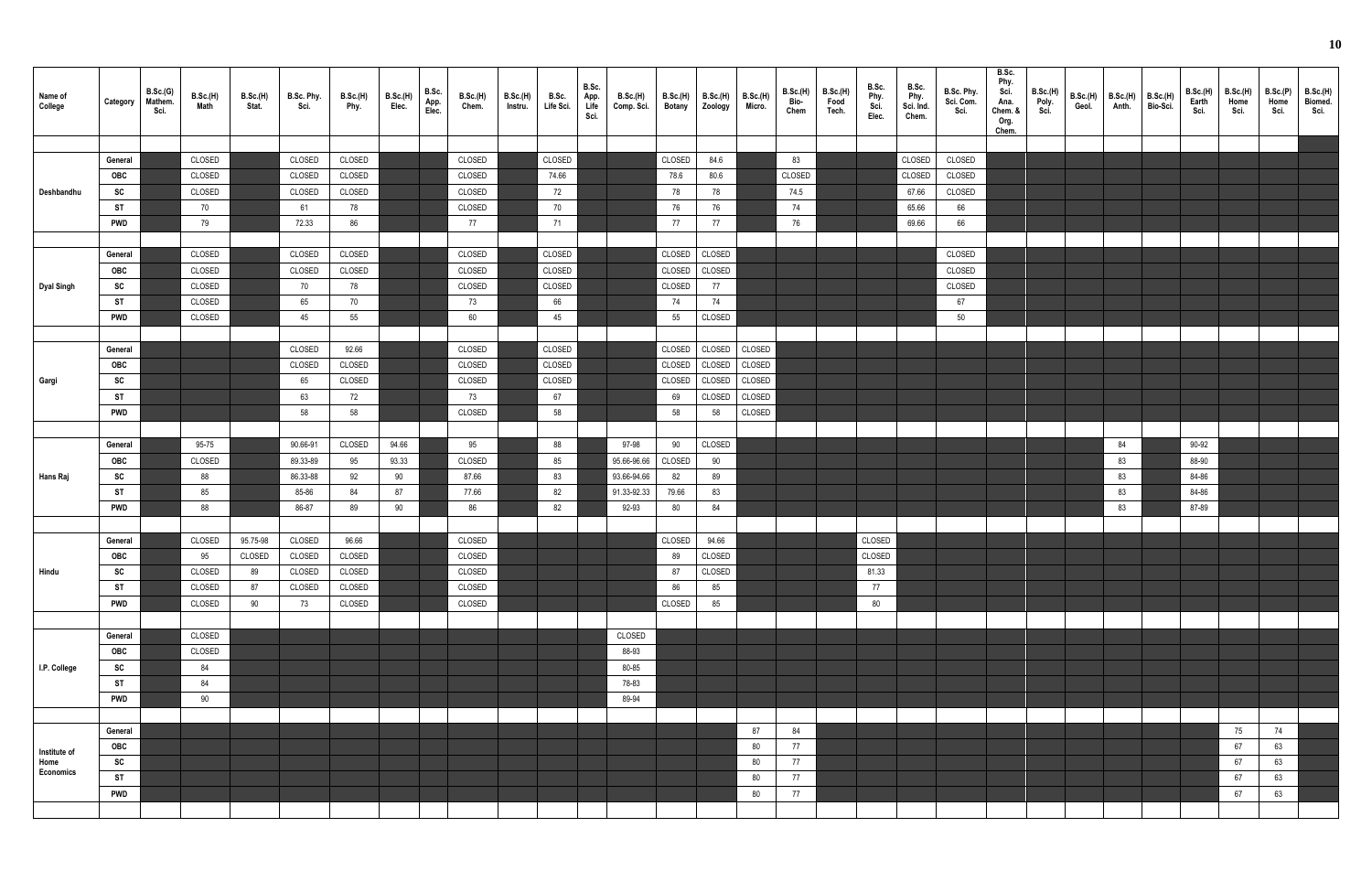| Name of<br>College      | Category        | B.Sc.(G)<br>Mathem.<br>Sci. | <b>B.Sc.(H)</b><br>Math | B.Sc.(H)<br>Stat.  | B.Sc. Phy.<br>Sci. | <b>B.Sc.(H)</b><br>Phy. | B.Sc.(H)<br>Elec. | B.Sc.<br>App.<br>Elec. | <b>B.Sc.(H)</b><br>Chem. | B.Sc.(H)<br>Instru. | B.Sc.<br>Life Sci. | B.Sc.<br>App.<br>Life<br>Sci. | <b>B.Sc.(H)</b><br>Comp. Sci. | B.Sc.(H)<br><b>Botany</b> | B.Sc.(H)<br>Zoology | <b>B.Sc.(H)</b><br>Micro. | $B.Sc.(H)$<br>Bio-<br>Chem | B.Sc.(H)<br>Food<br>Tech. | B.Sc.<br>Phy.<br>Sci.<br>Elec. | B.Sc.<br>Phy.<br>Sci. Ind.<br>Chem. | B.Sc. Phy.<br>Sci. Com.<br>Sci. | B.Sc.<br>Phy.<br>Sci.<br>Ana.<br>Chem. &<br>Org.<br>Chem. | B.Sc.(H)<br>Poly.<br>Sci. | B.Sc.(H)<br>Geol. | B.Sc.(H) B.Sc.(H)<br>Anth. Bio-Sci. | B.Sc.(H)<br>Earth<br>Sci. | B.Sc.(H)<br>Home<br>Sci. | B.Sc.(P)<br>Home<br>Sci. | B.Sc.(H)<br>Biomed.<br>Sci. |
|-------------------------|-----------------|-----------------------------|-------------------------|--------------------|--------------------|-------------------------|-------------------|------------------------|--------------------------|---------------------|--------------------|-------------------------------|-------------------------------|---------------------------|---------------------|---------------------------|----------------------------|---------------------------|--------------------------------|-------------------------------------|---------------------------------|-----------------------------------------------------------|---------------------------|-------------------|-------------------------------------|---------------------------|--------------------------|--------------------------|-----------------------------|
|                         | General         |                             | CLOSED                  |                    |                    |                         |                   |                        |                          |                     |                    |                               |                               |                           |                     |                           |                            |                           |                                |                                     |                                 |                                                           |                           |                   |                                     |                           |                          |                          |                             |
|                         | OBC             |                             | CLOSED                  |                    |                    |                         |                   |                        |                          |                     |                    |                               |                               |                           |                     |                           |                            |                           |                                |                                     |                                 |                                                           |                           |                   |                                     |                           |                          |                          |                             |
| Janki Devi<br>Memorial  | SC              |                             | CLOSED                  |                    |                    |                         |                   |                        |                          |                     |                    |                               |                               |                           |                     |                           |                            |                           |                                |                                     |                                 |                                                           |                           |                   |                                     |                           |                          |                          |                             |
|                         | <b>ST</b>       |                             | 72                      |                    |                    |                         |                   |                        |                          |                     |                    |                               |                               |                           |                     |                           |                            |                           |                                |                                     |                                 |                                                           |                           |                   |                                     |                           |                          |                          |                             |
|                         | <b>PWD</b>      |                             | 72                      |                    |                    |                         |                   |                        |                          |                     |                    |                               |                               |                           |                     |                           |                            |                           |                                |                                     |                                 |                                                           |                           |                   |                                     |                           |                          |                          |                             |
|                         |                 |                             |                         |                    |                    |                         |                   |                        |                          |                     |                    |                               |                               |                           |                     |                           |                            |                           |                                |                                     |                                 |                                                           |                           |                   |                                     |                           |                          |                          |                             |
|                         | General         |                             | 90.25                   |                    | CLOSED             | CLOSED                  |                   |                        |                          |                     | CLOSED             |                               | 87-92                         |                           |                     |                           |                            |                           |                                |                                     |                                 |                                                           |                           |                   |                                     |                           |                          |                          |                             |
|                         | OBC             |                             | CLOSED                  |                    | CLOSED             | CLOSED                  |                   |                        |                          |                     | CLOSED             |                               | 83.5-88.5                     |                           |                     |                           |                            |                           |                                |                                     |                                 |                                                           |                           |                   |                                     |                           |                          |                          |                             |
| Kalindi                 | SC              |                             | 78                      |                    | 67                 | 74                      |                   |                        |                          |                     | 68                 |                               | 75-80                         |                           |                     |                           |                            |                           |                                |                                     |                                 |                                                           |                           |                   |                                     |                           |                          |                          |                             |
|                         | <b>ST</b>       |                             | 75                      |                    | 65                 | 74                      |                   |                        |                          |                     | 68                 |                               | 75-80                         |                           |                     |                           |                            |                           |                                |                                     |                                 |                                                           |                           |                   |                                     |                           |                          |                          |                             |
|                         | <b>PWD</b>      |                             | 75                      |                    | 65                 | 74                      |                   |                        |                          |                     | 68                 |                               | 78-83                         |                           |                     |                           |                            |                           |                                |                                     |                                 |                                                           |                           |                   |                                     |                           |                          |                          |                             |
|                         |                 |                             |                         |                    |                    |                         |                   |                        |                          |                     |                    |                               |                               |                           |                     |                           |                            |                           |                                |                                     |                                 |                                                           |                           |                   |                                     |                           |                          |                          |                             |
|                         | General         |                             | 92.5                    |                    |                    |                         |                   |                        |                          |                     |                    |                               |                               |                           |                     |                           |                            |                           |                                |                                     |                                 |                                                           |                           |                   |                                     |                           |                          |                          |                             |
| Kamala Nehru            | OBC             |                             | 88                      |                    |                    |                         |                   |                        |                          |                     |                    |                               |                               |                           |                     |                           |                            |                           |                                |                                     |                                 |                                                           |                           |                   |                                     |                           |                          |                          |                             |
|                         | SC<br><b>ST</b> |                             | 84<br>84                |                    |                    |                         |                   |                        |                          |                     |                    |                               |                               |                           |                     |                           |                            |                           |                                |                                     |                                 |                                                           |                           |                   |                                     |                           |                          |                          |                             |
|                         | <b>PWD</b>      |                             | 84                      |                    |                    |                         |                   |                        |                          |                     |                    |                               |                               |                           |                     |                           |                            |                           |                                |                                     |                                 |                                                           |                           |                   |                                     |                           |                          |                          |                             |
|                         |                 |                             |                         |                    |                    |                         |                   |                        |                          |                     |                    |                               |                               |                           |                     |                           |                            |                           |                                |                                     |                                 |                                                           |                           |                   |                                     |                           |                          |                          |                             |
|                         | General         | CLOSED                      | CLOSED                  |                    |                    | 92.6                    | 89.66             |                        |                          |                     |                    |                               | CLOSED                        |                           |                     |                           |                            |                           |                                |                                     | CLOSED                          |                                                           |                           |                   |                                     |                           |                          |                          |                             |
|                         | OBC             | CLOSED                      | CLOSED                  |                    |                    | CLOSED                  | CLOSED            |                        |                          |                     |                    |                               | CLOSED                        |                           |                     |                           |                            |                           |                                |                                     | CLOSED                          |                                                           |                           |                   |                                     |                           |                          |                          |                             |
| Keshav<br>Mahavidyalaya | SC              | CLOSED                      | CLOSED                  |                    |                    | CLOSED                  | CLOSED            |                        |                          |                     |                    |                               | CLOSED                        |                           |                     |                           |                            |                           |                                |                                     | CLOSED                          |                                                           |                           |                   |                                     |                           |                          |                          |                             |
|                         | ST              | CLOSED                      | CLOSED                  |                    |                    | CLOSED                  | 60                |                        |                          |                     |                    |                               | 60-65                         |                           |                     |                           |                            |                           |                                |                                     | 55                              |                                                           |                           |                   |                                     |                           |                          |                          |                             |
|                         | <b>PWD</b>      | 58                          | 65                      |                    |                    | CLOSED                  | CLOSED            |                        |                          |                     |                    |                               | 60-65                         |                           |                     |                           |                            |                           |                                |                                     | 55                              |                                                           |                           |                   |                                     |                           |                          |                          |                             |
|                         |                 |                             |                         |                    |                    |                         |                   |                        |                          |                     |                    |                               |                               |                           |                     |                           |                            |                           |                                |                                     |                                 |                                                           |                           |                   |                                     |                           |                          |                          |                             |
|                         | General         |                             | CLOSED                  | CLOSED             | CLOSED             | CLOSED                  |                   |                        | CLOSED                   |                     | CLOSED             |                               |                               | CLOSED                    | CLOSED              |                           |                            |                           |                                |                                     | CLOSED                          | CLOSED                                                    |                           |                   |                                     |                           |                          |                          |                             |
|                         | <b>OBC</b>      |                             | CLOSED                  | CLOSED             | CLOSED             | CLOSED                  |                   |                        | CLOSED                   |                     | CLOSED             |                               |                               |                           | CLOSED CLOSED       |                           |                            |                           |                                |                                     | CLOSED                          | CLOSED                                                    |                           |                   |                                     |                           |                          |                          |                             |
| Kirori Mal              | SC              |                             | CLOSED                  | CLOSED             | 70-72              | CLOSED                  |                   |                        | CLOSED                   |                     | CLOSED             |                               |                               |                           | CLOSED CLOSED       |                           |                            |                           |                                |                                     | 76.5-77                         | 71.66-72                                                  |                           |                   |                                     |                           |                          |                          |                             |
|                         | <b>ST</b>       |                             | 85-86                   | 78-80              | 56-57              | 77-81                   |                   |                        | 76-77                    |                     | CLOSED             |                               |                               |                           | CLOSED CLOSED       |                           |                            |                           |                                |                                     | 73-74                           | 57-58                                                     |                           |                   |                                     |                           |                          |                          |                             |
|                         | <b>PWD</b>      |                             | 84-85                   | 86-88              | 75-78              | 77-81                   |                   |                        | 76-77                    |                     | 66-68              |                               |                               | 68-70                     | 81-81.99            |                           |                            |                           |                                |                                     | 78-79                           | 57-58                                                     |                           |                   |                                     |                           |                          |                          |                             |
|                         |                 |                             |                         |                    |                    |                         |                   |                        |                          |                     |                    |                               |                               |                           |                     |                           |                            |                           |                                |                                     |                                 |                                                           |                           |                   |                                     |                           |                          |                          |                             |
|                         | General         |                             | 95.5                    | CLOSED             |                    |                         |                   |                        |                          |                     |                    |                               |                               |                           |                     |                           |                            |                           |                                |                                     |                                 |                                                           |                           |                   |                                     |                           |                          |                          |                             |
|                         | OBC             |                             | Contact<br>College      | Contact<br>College |                    |                         |                   |                        |                          |                     |                    |                               |                               |                           |                     |                           |                            |                           |                                |                                     |                                 |                                                           |                           |                   |                                     |                           |                          |                          |                             |
| Lady Shri Ram           | SC              |                             | Contact                 | Contact            |                    |                         |                   |                        |                          |                     |                    |                               |                               |                           |                     |                           |                            |                           |                                |                                     |                                 |                                                           |                           |                   |                                     |                           |                          |                          |                             |
|                         | <b>ST</b>       |                             | College<br>Contact      | College<br>Contact |                    |                         |                   |                        |                          |                     |                    |                               |                               |                           |                     |                           |                            |                           |                                |                                     |                                 |                                                           |                           |                   |                                     |                           |                          |                          |                             |
|                         |                 |                             | College<br>Contact      | College<br>Contact |                    |                         |                   |                        |                          |                     |                    |                               |                               |                           |                     |                           |                            |                           |                                |                                     |                                 |                                                           |                           |                   |                                     |                           |                          |                          |                             |
|                         | <b>PWD</b>      |                             | College                 | College            |                    |                         |                   |                        |                          |                     |                    |                               |                               |                           |                     |                           |                            |                           |                                |                                     |                                 |                                                           |                           |                   |                                     |                           |                          |                          |                             |
|                         |                 |                             |                         |                    |                    |                         |                   |                        |                          |                     |                    |                               |                               |                           |                     |                           |                            |                           |                                |                                     |                                 |                                                           |                           |                   |                                     |                           |                          |                          |                             |
|                         | General         |                             | CLOSED                  |                    |                    |                         |                   |                        |                          |                     |                    |                               |                               |                           |                     |                           |                            |                           |                                |                                     |                                 |                                                           |                           |                   |                                     |                           |                          |                          |                             |
|                         | OBC             |                             | CLOSED                  |                    |                    |                         |                   |                        |                          |                     |                    |                               |                               |                           |                     |                           |                            |                           |                                |                                     |                                 |                                                           |                           |                   |                                     |                           |                          |                          |                             |
| Lakshmi Bai             | SC              |                             | CLOSED                  |                    |                    |                         |                   |                        |                          |                     |                    |                               |                               |                           |                     |                           |                            |                           |                                |                                     |                                 |                                                           |                           |                   |                                     |                           |                          |                          |                             |
|                         | <b>ST</b>       |                             | 70                      |                    |                    |                         |                   |                        |                          |                     |                    |                               |                               |                           |                     |                           |                            |                           |                                |                                     |                                 |                                                           |                           |                   |                                     |                           |                          |                          |                             |
|                         | <b>PWD</b>      |                             | 70                      |                    |                    |                         |                   |                        |                          |                     |                    |                               |                               |                           |                     |                           |                            |                           |                                |                                     |                                 |                                                           |                           |                   |                                     |                           |                          |                          |                             |
|                         |                 |                             |                         |                    |                    |                         |                   |                        |                          |                     |                    |                               |                               |                           |                     |                           |                            |                           |                                |                                     |                                 |                                                           |                           |                   |                                     |                           |                          |                          |                             |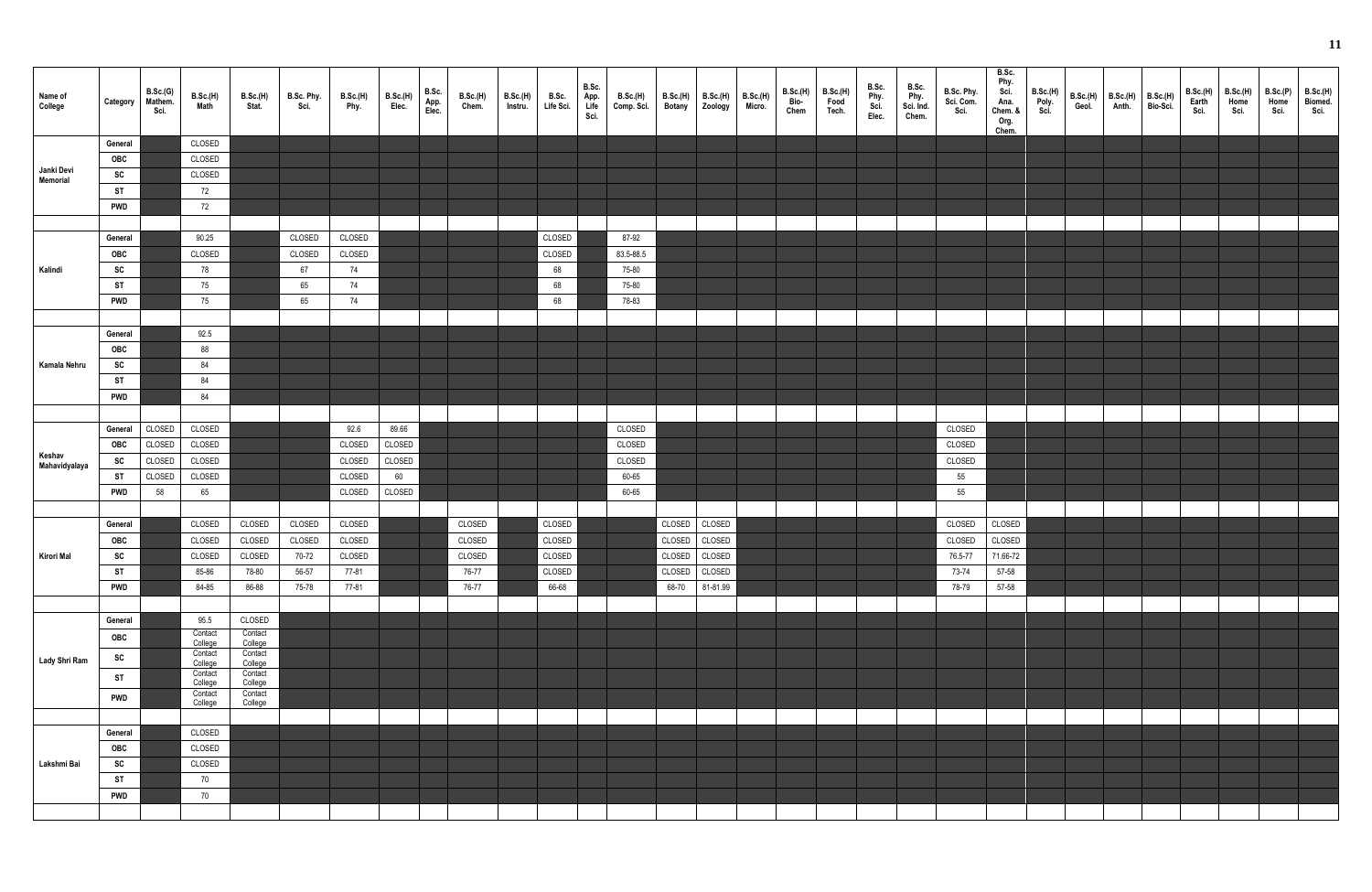| Name of<br>College | Category   | B.Sc.(G)<br>Mathem.<br>Sci. | B.Sc.(H)<br>Math        | B.Sc.(H)<br>Stat.        | B.Sc. Phy.<br>Sci. | B.Sc.(H)<br>Phy.        | B.Sc.(H)<br>Elec. | B.Sc.<br>App.<br>Elec. | <b>B.Sc.(H)</b><br>Chem. | B.Sc.(H)<br>Instru. | B.Sc.<br>Life Sci. | B.Sc.<br>App.<br>Life<br>Sci. | B.Sc.(H)<br>Comp. Sci. | B.Sc.(H)<br><b>Botany</b> | B.Sc.(H)<br>Zoology | B.Sc.(H)<br>Micro. | B.Sc.(H)<br>Bio-<br>Chem | B.Sc.(H)<br>Food<br>Tech. | B.Sc.<br>Phy.<br>Sci.<br>Elec. | B.Sc.<br>Phy.<br>Sci. Ind.<br>Chem. | B.Sc. Phy.<br>Sci. Com.<br>Sci. | B.Sc.<br>Phy.<br>Sci.<br>Ana.<br>Chem. &<br>Org.<br>Chem. | B.Sc.(H)<br>Poly.<br>Sci. | B.Sc.(H)<br>Geol. | B.Sc.(H)<br>Anth. | B.Sc.(H)<br>Bio-Sci. | B.Sc.(H)<br>Earth<br>Sci. | B.Sc.(H)<br>Home<br>Sci. | B.Sc.(P)<br>Home<br>Sci. | <b>B.Sc.(H)</b><br>Biomed.<br>Sci. |
|--------------------|------------|-----------------------------|-------------------------|--------------------------|--------------------|-------------------------|-------------------|------------------------|--------------------------|---------------------|--------------------|-------------------------------|------------------------|---------------------------|---------------------|--------------------|--------------------------|---------------------------|--------------------------------|-------------------------------------|---------------------------------|-----------------------------------------------------------|---------------------------|-------------------|-------------------|----------------------|---------------------------|--------------------------|--------------------------|------------------------------------|
|                    | General    |                             |                         |                          |                    |                         |                   |                        |                          |                     |                    |                               |                        |                           |                     |                    |                          |                           |                                |                                     |                                 |                                                           |                           |                   |                   |                      |                           | CLOSED                   | CLOSED                   |                                    |
|                    | OBC        |                             |                         |                          |                    |                         |                   |                        |                          |                     |                    |                               |                        |                           |                     |                    |                          |                           |                                |                                     |                                 |                                                           |                           |                   |                   |                      |                           | 69                       | 69                       |                                    |
| <b>Lady Irwin</b>  | SC         |                             |                         |                          |                    |                         |                   |                        |                          |                     |                    |                               |                        |                           |                     |                    |                          |                           |                                |                                     |                                 |                                                           |                           |                   |                   |                      |                           | 65.5                     | CLOSED                   |                                    |
|                    | <b>ST</b>  |                             |                         |                          |                    |                         |                   |                        |                          |                     |                    |                               |                        |                           |                     |                    |                          |                           |                                |                                     |                                 |                                                           |                           |                   |                   |                      |                           | 62                       | 62                       |                                    |
|                    | <b>PWD</b> |                             |                         |                          |                    |                         |                   |                        |                          |                     |                    |                               |                        |                           |                     |                    |                          |                           |                                |                                     |                                 |                                                           |                           |                   |                   |                      |                           | NIL                      | NIL                      |                                    |
|                    | General    | CLOSED                      |                         |                          | CLOSED             |                         | 87                |                        |                          |                     |                    |                               |                        |                           |                     |                    |                          |                           |                                |                                     | 86.66                           |                                                           |                           |                   |                   |                      |                           |                          |                          |                                    |
|                    | OBC        | CLOSED                      |                         |                          | CLOSED             |                         | 85                |                        |                          |                     |                    |                               |                        |                           |                     |                    |                          |                           |                                |                                     | CLOSED                          |                                                           |                           |                   |                   |                      |                           |                          |                          |                                    |
| Maharaja           | SC         | 75                          |                         |                          | 75                 |                         | 83                |                        |                          |                     |                    |                               |                        |                           |                     |                    |                          |                           |                                |                                     | 76                              |                                                           |                           |                   |                   |                      |                           |                          |                          |                                    |
| Agrasen            | ST         | 74                          |                         |                          | 74                 |                         | 72                |                        |                          |                     |                    |                               |                        |                           |                     |                    |                          |                           |                                |                                     | 75                              |                                                           |                           |                   |                   |                      |                           |                          |                          |                                    |
|                    | <b>PWD</b> | 73                          |                         |                          | $-$                |                         | 72                |                        |                          |                     |                    |                               |                        |                           |                     |                    |                          |                           |                                |                                     | 75                              |                                                           |                           |                   |                   |                      |                           |                          |                          |                                    |
|                    |            |                             |                         |                          |                    |                         |                   |                        |                          |                     |                    |                               |                        |                           |                     |                    |                          |                           |                                |                                     |                                 |                                                           |                           |                   |                   |                      |                           |                          |                          |                                    |
|                    | General    |                             | CLOSED                  |                          | 83                 | CLOSED                  |                   |                        | CLOSED                   |                     | WL                 |                               |                        | CLOSED                    | CLOSED              |                    |                          |                           |                                |                                     | 83.33                           |                                                           |                           |                   |                   |                      |                           |                          |                          |                                    |
|                    | OBC        |                             | CLOSED                  |                          | CLOSED             | CLOSED                  |                   |                        | CLOSED                   |                     | CLOSED             |                               |                        | CLOSED                    | CLOSED              |                    |                          |                           |                                |                                     | CLOSED                          |                                                           |                           |                   |                   |                      |                           |                          |                          |                                    |
| Maitreyi           | SC         |                             | 84.5                    |                          | 75                 | CLOSED                  |                   |                        | 83                       |                     | 71                 |                               |                        | CLOSED                    | 79.66               |                    |                          |                           |                                |                                     | 75                              |                                                           |                           |                   |                   |                      |                           |                          |                          |                                    |
|                    | ST         |                             | 84.5                    |                          | 75                 | 79                      |                   |                        | 83                       |                     | 71                 |                               |                        | CLOSED                    | 79.66               |                    |                          |                           |                                |                                     | 75                              |                                                           |                           |                   |                   |                      |                           |                          |                          |                                    |
|                    | <b>PWD</b> |                             | Contact<br>College      |                          | Contact<br>College | Contact<br>College      |                   |                        | Contact<br>College       |                     | Contact<br>College |                               |                        | Contact<br>College        | Contact<br>College  |                    |                          |                           |                                |                                     | Contact<br>College              |                                                           |                           |                   |                   |                      |                           |                          |                          |                                    |
|                    |            |                             |                         |                          |                    |                         |                   |                        |                          |                     |                    |                               |                        |                           |                     |                    |                          |                           |                                |                                     |                                 |                                                           |                           |                   |                   |                      |                           |                          |                          |                                    |
|                    | General    |                             | CLOSED                  |                          |                    |                         |                   |                        |                          |                     |                    |                               |                        |                           |                     |                    |                          |                           |                                |                                     |                                 |                                                           |                           |                   |                   |                      |                           |                          |                          |                                    |
|                    | OBC        |                             | $\sim$                  |                          |                    |                         |                   |                        |                          |                     |                    |                               |                        |                           |                     |                    |                          |                           |                                |                                     |                                 |                                                           |                           |                   |                   |                      |                           |                          |                          |                                    |
| <b>Mata Sundri</b> | SC         |                             | 75                      |                          |                    |                         |                   |                        |                          |                     |                    |                               |                        |                           |                     |                    |                          |                           |                                |                                     |                                 |                                                           |                           |                   |                   |                      |                           |                          |                          |                                    |
|                    | ST         |                             | 75                      |                          |                    |                         |                   |                        |                          |                     |                    |                               |                        |                           |                     |                    |                          |                           |                                |                                     |                                 |                                                           |                           |                   |                   |                      |                           |                          |                          |                                    |
|                    | <b>PWD</b> |                             | 62                      |                          |                    |                         |                   |                        |                          |                     |                    |                               |                        |                           |                     |                    |                          |                           |                                |                                     |                                 |                                                           |                           |                   |                   |                      |                           |                          |                          |                                    |
|                    |            |                             |                         |                          |                    |                         |                   |                        |                          |                     |                    |                               |                        |                           |                     |                    |                          |                           |                                |                                     |                                 |                                                           |                           |                   |                   |                      |                           |                          |                          |                                    |
|                    | General    |                             | CLOSED                  |                          |                    | CLOSED                  |                   |                        | 95                       |                     | 88                 |                               |                        |                           | CLOSED CLOSED       |                    |                          |                           |                                |                                     | 90.33                           |                                                           |                           |                   |                   |                      |                           |                          |                          |                                    |
|                    | OBC        |                             | CLOSED                  |                          |                    | CLOSED                  |                   |                        | 92                       |                     | CLOSED             |                               |                        | CLOSED                    | CLOSED              |                    |                          |                           |                                |                                     | 87                              |                                                           |                           |                   |                   |                      |                           |                          |                          |                                    |
| Miranda House      | SC         |                             | CLOSED                  |                          |                    | 84                      |                   |                        | 86                       |                     | 78                 |                               |                        | 80                        | CLOSED              |                    |                          |                           |                                |                                     | 82                              |                                                           |                           |                   |                   |                      |                           |                          |                          |                                    |
|                    | <b>ST</b>  |                             | 82                      |                          |                    | 78                      |                   |                        | 75                       |                     | 77                 |                               |                        | CLOSED                    | CLOSED              |                    |                          |                           |                                |                                     | 75                              |                                                           |                           |                   |                   |                      |                           |                          |                          |                                    |
|                    | <b>PWD</b> |                             | CLOSED                  |                          |                    | CLOSED                  |                   |                        | CLOSED                   |                     | 75                 |                               |                        | 75                        | 82                  |                    |                          |                           |                                |                                     | 75                              |                                                           |                           |                   |                   |                      |                           |                          |                          |                                    |
|                    |            |                             | Against                 |                          |                    | Against                 |                   |                        | Against                  |                     |                    |                               |                        |                           |                     |                    |                          |                           |                                |                                     |                                 |                                                           |                           |                   |                   |                      |                           |                          |                          |                                    |
|                    | General    |                             | Cancellation<br>Against |                          |                    | Cancellation<br>Against |                   |                        | Cancellation<br>Against  |                     |                    |                               |                        |                           |                     |                    |                          |                           |                                |                                     | CLOSED                          | 83                                                        |                           |                   |                   |                      |                           |                          |                          |                                    |
|                    | OBC        |                             | Cancellation            |                          |                    | Cancellation            |                   |                        | Cancellation             |                     |                    |                               |                        |                           |                     |                    |                          |                           |                                |                                     | CLOSED                          | 80                                                        |                           |                   |                   |                      |                           |                          |                          |                                    |
| Moti Lal Nehru     | SC         |                             | 80                      |                          |                    | Against<br>Cancellation |                   |                        | Against<br>Cancellation  |                     |                    |                               |                        |                           |                     |                    |                          |                           |                                |                                     | 73                              | 72                                                        |                           |                   |                   |                      |                           |                          |                          |                                    |
|                    | <b>ST</b>  |                             | 78                      |                          |                    | 79                      |                   |                        | 78                       |                     |                    |                               |                        |                           |                     |                    |                          |                           |                                |                                     | 72                              | 72                                                        |                           |                   |                   |                      |                           |                          |                          |                                    |
|                    | <b>PWD</b> |                             | 78                      |                          |                    | 80                      |                   |                        | Against<br>Cancellation  |                     |                    |                               |                        |                           |                     |                    |                          |                           |                                |                                     | 72                              | 72                                                        |                           |                   |                   |                      |                           |                          |                          |                                    |
|                    |            |                             |                         |                          |                    |                         |                   |                        |                          |                     |                    |                               |                        |                           |                     |                    |                          |                           |                                |                                     |                                 |                                                           |                           |                   |                   |                      |                           |                          |                          |                                    |
|                    | General    | CLOSED                      | $ \,$                   | $\overline{\phantom{0}}$ |                    |                         |                   |                        |                          |                     |                    |                               | 90-95                  |                           |                     |                    |                          |                           |                                |                                     |                                 |                                                           |                           |                   |                   |                      |                           |                          |                          |                                    |
|                    | OBC        | CLOSED                      | $\sim$                  | $-$                      |                    |                         |                   |                        |                          |                     |                    |                               | CLOSED                 |                           |                     |                    |                          |                           |                                |                                     |                                 |                                                           |                           |                   |                   |                      |                           |                          |                          |                                    |
| <b>P.G.D.A.V.</b>  | SC         | CLOSED                      | $-$                     | $-$                      |                    |                         |                   |                        |                          |                     |                    |                               | 81-86                  |                           |                     |                    |                          |                           |                                |                                     |                                 |                                                           |                           |                   |                   |                      |                           |                          |                          |                                    |
|                    | ST         | 56-61                       | $-$                     | $-$                      |                    |                         |                   |                        |                          |                     |                    |                               | 70-75                  |                           |                     |                    |                          |                           |                                |                                     |                                 |                                                           |                           |                   |                   |                      |                           |                          |                          |                                    |
|                    | <b>PWD</b> | 53-58                       | $-$                     | $-$                      |                    |                         |                   |                        |                          |                     |                    |                               | 60-65                  |                           |                     |                    |                          |                           |                                |                                     |                                 |                                                           |                           |                   |                   |                      |                           |                          |                          |                                    |
|                    |            |                             |                         |                          |                    |                         |                   |                        |                          |                     |                    |                               |                        |                           |                     |                    |                          |                           |                                |                                     |                                 |                                                           |                           |                   |                   |                      |                           |                          |                          |                                    |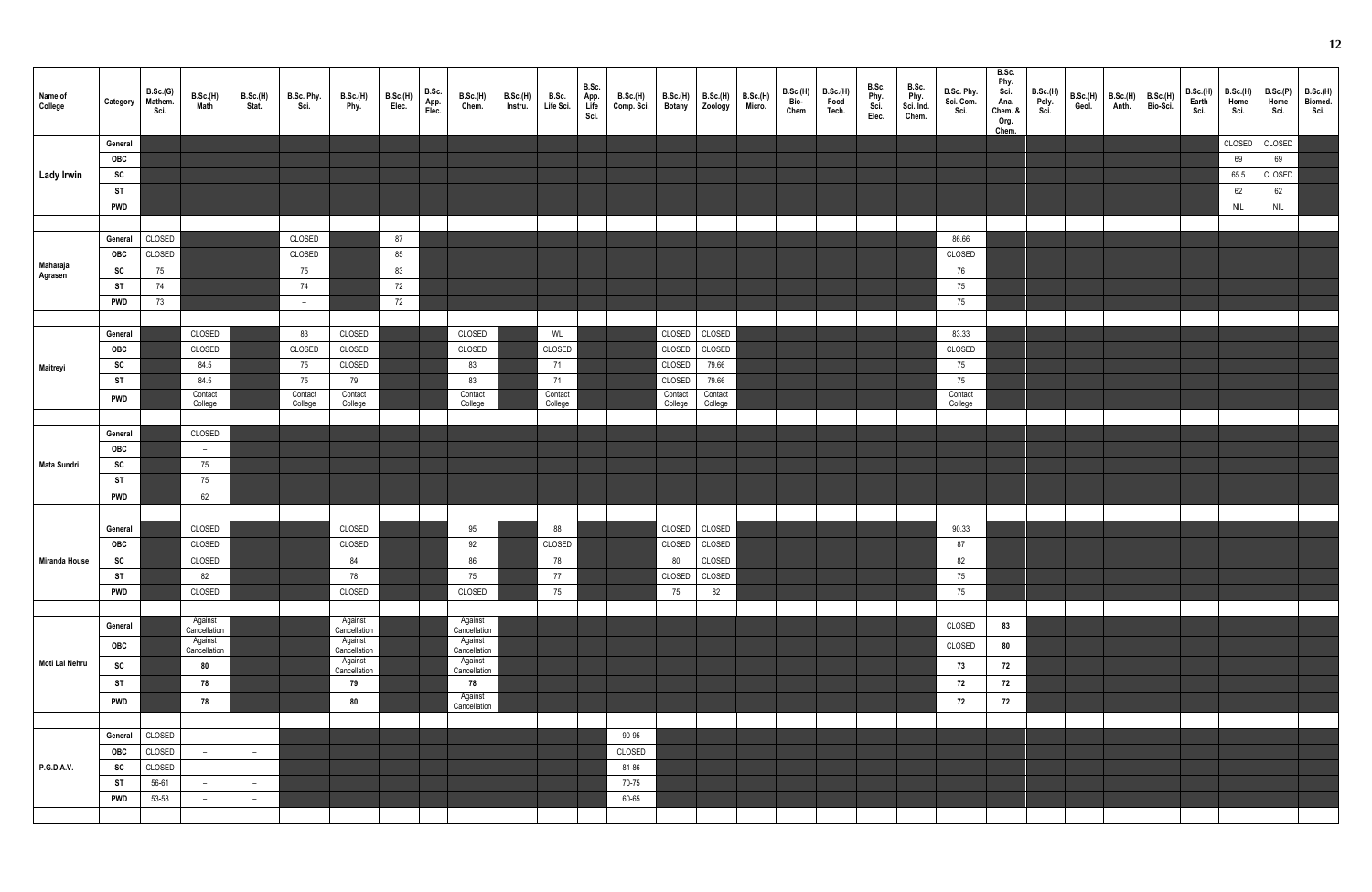| Name of<br>College                            | Category   | B.Sc.(G)<br>Mathem.<br>Sci. | <b>B.Sc.(H)</b><br>Math  | <b>B.Sc.(H)</b><br>Stat. | B.Sc. Phy.<br>Sci. | <b>B.Sc.(H)</b><br>Phy.  | B.Sc.(H)<br>Elec.       | B.Sc.<br>App.<br>Elec. | B.Sc.(H)<br>Chem. | <b>B.Sc.(H)</b><br>Instru. | B.Sc.<br>Life Sci. | B.Sc.<br>App.<br>Life<br>Sci. | B.Sc.(H)<br>Comp. Sci. | <b>B.Sc.(H)</b><br><b>Botany</b> | B.Sc.(H)<br>Zoology | B.Sc.(H)<br>Micro. | <b>B.Sc.(H)</b><br>Bio-<br>Chem | B.Sc.(H)<br>Food<br>Tech. | B.Sc.<br>Phy.<br>Sci.<br>Elec. | B.Sc.<br>Phy.<br>Sci. Ind.<br>Chem. | B.Sc. Phy.<br>Sci. Com.<br>Sci. | B.Sc.<br>Phy.<br>Sci.<br>Ana.<br>Chem. &<br>Org.<br>Chem. | B.Sc.(H)<br>Poly.<br>Sci. | B.Sc.(H)<br>Geol. | B.Sc.(H)<br>Anth. | <b>B.Sc.(H)</b><br>Bio-Sci. | B.Sc.(H)<br>Earth<br>Sci. | B.Sc.(H)<br>Home<br>Sci. | B.Sc.(P)<br>Home<br>Sci. | B.Sc.(H)<br>Biomed.<br>Sci. |
|-----------------------------------------------|------------|-----------------------------|--------------------------|--------------------------|--------------------|--------------------------|-------------------------|------------------------|-------------------|----------------------------|--------------------|-------------------------------|------------------------|----------------------------------|---------------------|--------------------|---------------------------------|---------------------------|--------------------------------|-------------------------------------|---------------------------------|-----------------------------------------------------------|---------------------------|-------------------|-------------------|-----------------------------|---------------------------|--------------------------|--------------------------|-----------------------------|
|                                               |            |                             |                          |                          |                    |                          |                         |                        |                   |                            |                    |                               |                        |                                  |                     |                    |                                 |                           |                                |                                     |                                 |                                                           |                           |                   |                   |                             |                           |                          |                          |                             |
|                                               | General    |                             | CLOSED                   |                          |                    |                          |                         |                        |                   |                            |                    |                               |                        |                                  |                     |                    |                                 |                           |                                |                                     |                                 |                                                           |                           |                   |                   |                             |                           |                          |                          |                             |
|                                               | OBC        |                             | CLOSED                   |                          |                    |                          |                         |                        |                   |                            |                    |                               |                        |                                  |                     |                    |                                 |                           |                                |                                     |                                 |                                                           |                           |                   |                   |                             |                           |                          |                          |                             |
| P.G.D.A.V.(Eve.)                              | SC         |                             | CLOSED                   |                          |                    |                          |                         |                        |                   |                            |                    |                               |                        |                                  |                     |                    |                                 |                           |                                |                                     |                                 |                                                           |                           |                   |                   |                             |                           |                          |                          |                             |
|                                               | <b>ST</b>  |                             | 70                       |                          |                    |                          |                         |                        |                   |                            |                    |                               |                        |                                  |                     |                    |                                 |                           |                                |                                     |                                 |                                                           |                           |                   |                   |                             |                           |                          |                          |                             |
|                                               | <b>PWD</b> |                             | 60                       |                          |                    |                          |                         |                        |                   |                            |                    |                               |                        |                                  |                     |                    |                                 |                           |                                |                                     |                                 |                                                           |                           |                   |                   |                             |                           |                          |                          |                             |
|                                               | General    |                             |                          |                          | CLOSED             | $\overline{\phantom{m}}$ |                         |                        | CLOSED            |                            |                    |                               |                        |                                  |                     |                    |                                 |                           | CLOSED                         | CLOSED                              |                                 |                                                           |                           |                   |                   |                             |                           |                          |                          |                             |
|                                               | OBC        |                             | $\sim$<br>$-$            |                          | CLOSED             | $-$                      | $ \,$<br>$\overline{a}$ |                        | CLOSED            |                            |                    |                               |                        |                                  |                     |                    |                                 |                           | CLOSED                         | CLOSED                              | $ \,$<br>$\sim$                 |                                                           |                           |                   |                   |                             |                           |                          |                          |                             |
| Rajdhani                                      | SC         |                             | $\overline{\phantom{m}}$ |                          | CLOSED             | $\overline{\phantom{a}}$ | $-$                     |                        | CLOSED            |                            |                    |                               |                        |                                  |                     |                    |                                 |                           | CLOSED                         |                                     | $\qquad \qquad -$               |                                                           |                           |                   |                   |                             |                           |                          |                          |                             |
|                                               | <b>ST</b>  |                             | $\sim$                   |                          | 57                 | $\sim$                   | $\overline{a}$          |                        | CLOSED            |                            |                    |                               |                        |                                  |                     |                    |                                 |                           | 60                             | 56                                  | 60                              |                                                           |                           |                   |                   |                             |                           |                          |                          |                             |
|                                               | <b>PWD</b> |                             | 68                       |                          | CLOSED             | $\overline{\phantom{a}}$ | 68                      |                        | CLOSED            |                            |                    |                               |                        |                                  |                     |                    |                                 |                           | 60                             |                                     | 68                              |                                                           |                           |                   |                   |                             |                           |                          |                          |                             |
|                                               |            |                             |                          |                          |                    |                          |                         |                        |                   |                            |                    |                               |                        |                                  |                     |                    |                                 |                           |                                |                                     |                                 |                                                           |                           |                   |                   |                             |                           |                          |                          |                             |
|                                               | General    |                             |                          | 92                       |                    |                          |                         |                        |                   |                            |                    |                               | CLOSED                 |                                  |                     | CLOSED             |                                 |                           |                                |                                     |                                 |                                                           |                           | 85                |                   |                             |                           |                          |                          |                             |
|                                               | OBC        |                             |                          | Against                  |                    |                          |                         |                        |                   |                            |                    |                               | Against                |                                  |                     | CLOSED             |                                 |                           |                                |                                     |                                 |                                                           |                           | 84.33             |                   |                             |                           |                          |                          |                             |
| Ram Lal Anand                                 | SC         |                             |                          | Cancellation<br>75       |                    |                          |                         |                        |                   |                            |                    |                               | Cancellation<br>83-8   |                                  |                     | CLOSED             |                                 |                           |                                |                                     |                                 |                                                           |                           | 82                |                   |                             |                           |                          |                          |                             |
|                                               | ST         |                             |                          | 73                       |                    |                          |                         |                        |                   |                            |                    |                               | 80-85                  |                                  |                     | 77                 |                                 |                           |                                |                                     |                                 |                                                           |                           | 81                |                   |                             |                           |                          |                          |                             |
|                                               | <b>PWD</b> |                             |                          | 83                       |                    |                          |                         |                        |                   |                            |                    |                               | 85-90                  |                                  |                     | 79                 |                                 |                           |                                |                                     |                                 |                                                           |                           | 82                |                   |                             |                           |                          |                          |                             |
|                                               |            |                             |                          |                          |                    |                          |                         |                        |                   |                            |                    |                               |                        |                                  |                     |                    |                                 |                           |                                |                                     |                                 |                                                           |                           |                   |                   |                             |                           |                          |                          |                             |
|                                               | General    |                             | 93.75-94.75              | CLOSED                   | CLOSED             | CLOSED                   |                         |                        | 93.33             |                            | CLOSED             |                               |                        | CLOSED                           | CLOSED              |                    |                                 |                           |                                |                                     |                                 |                                                           |                           |                   |                   |                             |                           |                          |                          |                             |
|                                               | OBC        |                             | CLOSED                   | CLOSED                   | CLOSED             | CLOSED                   |                         |                        | 92.6              |                            | CLOSED             |                               |                        | 85                               | CLOSED              |                    |                                 |                           |                                |                                     |                                 |                                                           |                           |                   |                   |                             |                           |                          |                          |                             |
| Ramjas                                        | SC         |                             | 86-88.5                  | 86.5                     | 82.66              | 87                       |                         |                        | 85                |                            | 75                 |                               |                        | 80                               | CLOSED              |                    |                                 |                           |                                |                                     |                                 |                                                           |                           |                   |                   |                             |                           |                          |                          |                             |
|                                               | <b>ST</b>  |                             | 86-86.5                  | 86.5                     | 81.66              | 82                       |                         |                        | 81                |                            | 75                 |                               |                        | 80                               | 82                  |                    |                                 |                           |                                |                                     |                                 |                                                           |                           |                   |                   |                             |                           |                          |                          |                             |
|                                               | <b>PWD</b> |                             | 86-88.75                 | 86.75                    | 82                 | 82                       |                         |                        | 81                |                            | 75                 |                               |                        | 80                               | 82                  |                    |                                 |                           |                                |                                     |                                 |                                                           |                           |                   |                   |                             |                           |                          |                          |                             |
|                                               |            |                             |                          |                          |                    |                          |                         |                        |                   |                            |                    |                               |                        |                                  |                     |                    |                                 |                           |                                |                                     |                                 |                                                           |                           |                   |                   |                             |                           |                          |                          |                             |
|                                               | General    |                             | CLOSED                   |                          |                    |                          |                         |                        |                   |                            |                    |                               |                        |                                  |                     |                    |                                 |                           |                                |                                     |                                 |                                                           |                           |                   |                   |                             |                           |                          |                          |                             |
|                                               | OBC        |                             | CLOSED                   |                          |                    |                          |                         |                        |                   |                            |                    |                               |                        |                                  |                     |                    |                                 |                           |                                |                                     |                                 |                                                           |                           |                   |                   |                             |                           |                          |                          |                             |
| Satyawati Co-<br>Ed.                          | SC         |                             | CLOSED                   |                          |                    |                          |                         |                        |                   |                            |                    |                               |                        |                                  |                     |                    |                                 |                           |                                |                                     |                                 |                                                           |                           |                   |                   |                             |                           |                          |                          |                             |
|                                               | ST         |                             | 78-82.75                 |                          |                    |                          |                         |                        |                   |                            |                    |                               |                        |                                  |                     |                    |                                 |                           |                                |                                     |                                 |                                                           |                           |                   |                   |                             |                           |                          |                          |                             |
|                                               | <b>PWD</b> |                             | 70                       |                          |                    |                          |                         |                        |                   |                            |                    |                               |                        |                                  |                     |                    |                                 |                           |                                |                                     |                                 |                                                           |                           |                   |                   |                             |                           |                          |                          |                             |
|                                               |            |                             |                          |                          |                    |                          |                         |                        |                   |                            |                    |                               |                        |                                  |                     |                    |                                 |                           |                                |                                     |                                 |                                                           |                           |                   |                   |                             |                           |                          |                          |                             |
|                                               | General    |                             |                          |                          |                    |                          |                         |                        |                   |                            |                    |                               | 93.5                   |                                  |                     |                    |                                 |                           |                                |                                     |                                 |                                                           |                           |                   |                   |                             |                           |                          |                          |                             |
| Shaheed                                       | OBC        |                             |                          |                          |                    |                          |                         |                        |                   |                            |                    |                               | 90                     |                                  |                     |                    |                                 |                           |                                |                                     |                                 |                                                           |                           |                   |                   |                             |                           |                          |                          |                             |
| Sukhdev Col.of<br><b>Bus. Studies</b>         | SC         |                             |                          |                          |                    |                          |                         |                        |                   |                            |                    |                               | 88                     |                                  |                     |                    |                                 |                           |                                |                                     |                                 |                                                           |                           |                   |                   |                             |                           |                          |                          |                             |
|                                               | <b>ST</b>  |                             |                          |                          |                    |                          |                         |                        |                   |                            |                    |                               | 85                     |                                  |                     |                    |                                 |                           |                                |                                     |                                 |                                                           |                           |                   |                   |                             |                           |                          |                          |                             |
|                                               | <b>PWD</b> |                             |                          |                          |                    |                          |                         |                        |                   |                            |                    |                               | 93                     |                                  |                     |                    |                                 |                           |                                |                                     |                                 |                                                           |                           |                   |                   |                             |                           |                          |                          |                             |
|                                               |            |                             |                          |                          |                    |                          |                         |                        |                   |                            |                    |                               |                        |                                  |                     |                    |                                 |                           |                                |                                     |                                 |                                                           |                           |                   |                   |                             |                           |                          |                          |                             |
|                                               | General    |                             |                          |                          |                    |                          | 85                      |                        |                   | 78                         |                    |                               | 88-93                  |                                  |                     |                    |                                 | 84                        |                                |                                     |                                 |                                                           |                           |                   |                   |                             |                           |                          |                          | 88.6                        |
| Shaheed                                       | OBC        |                             |                          |                          |                    |                          | 80                      |                        |                   | 76                         |                    |                               | 85-90                  |                                  |                     |                    |                                 | 82                        |                                |                                     |                                 |                                                           |                           |                   |                   |                             |                           |                          |                          | 85                          |
| Rajguru College<br>of Appld. Sc. for<br>Women | SC         |                             |                          |                          |                    |                          | 75                      |                        |                   | 74                         |                    |                               | 80-85                  |                                  |                     |                    |                                 | 78                        |                                |                                     |                                 |                                                           |                           |                   |                   |                             |                           |                          |                          | 79                          |
|                                               | <b>ST</b>  |                             |                          |                          |                    |                          | 70                      |                        |                   | 70                         |                    |                               | 72-77                  |                                  |                     |                    |                                 | 72                        |                                |                                     |                                 |                                                           |                           |                   |                   |                             |                           |                          |                          | CLOSED                      |
|                                               | <b>PWD</b> |                             |                          |                          |                    |                          | 77.33                   |                        |                   | $70\,$                     |                    |                               | 75-80                  |                                  |                     |                    |                                 | 75                        |                                |                                     |                                 |                                                           |                           |                   |                   |                             |                           |                          |                          | CLOSED                      |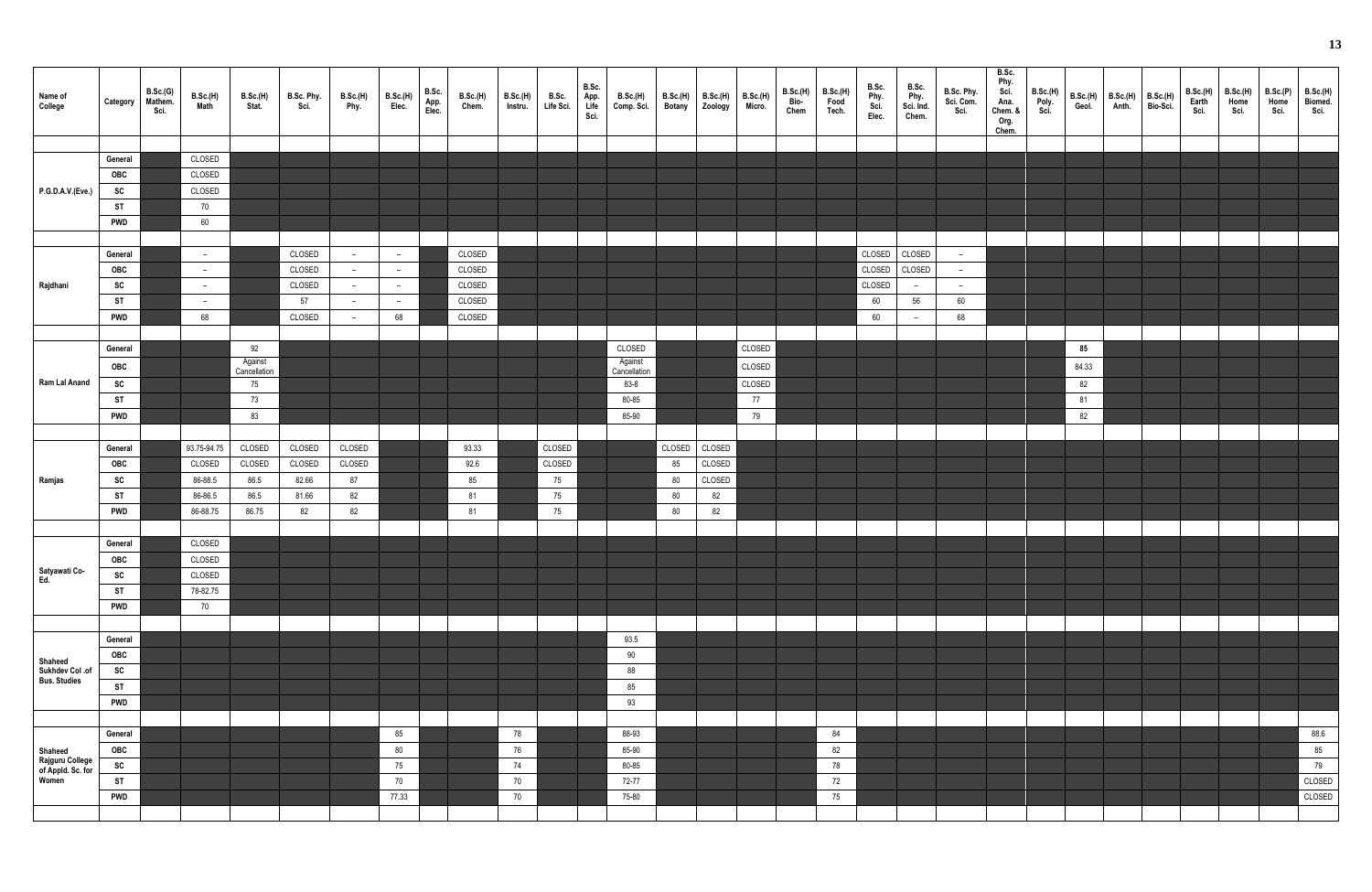| Name of<br>College                    | Category                | B.Sc.(G)<br>Mathem.<br>Sci. | <b>B.Sc.(H)</b><br>Math | <b>B.Sc.(H)</b><br>Stat. | B.Sc. Phy.<br>Sci. | <b>B.Sc.(H)</b><br>Phy. | B.Sc.(H)<br>Elec. | B.Sc.<br>App.<br>Elec. | B.Sc.(H)<br>Chem. | B.Sc.(H)<br>Instru. | B.Sc.<br>Life Sci. | B.Sc.<br>App.<br>Life<br>Sci. | B.Sc.(H)<br>Comp. Sci. | B.Sc.(H)<br><b>Botany</b> | B.Sc.(H) B.Sc.(H)<br>Zoology Micro. | $B.Sc.(H)$<br>Bio-<br>Chem | B.Sc.(H)<br>Food<br>Tech. | B.Sc.<br>Phy.<br>Sci.<br>Elec. | B.Sc.<br>Phy.<br>Sci. Ind.<br>Chem. | B.Sc. Phy.<br>Sci. Com.<br>Sci. | B.Sc.<br>Phy.<br>Sci.<br>Ana.<br>Chem. &<br>Org.<br>Chem. | B.Sc.(H)<br>Poly.<br>Sci. | B.Sc.(H)<br>Geol. | B.Sc.(H) B.Sc.(H)<br>Anth. Bio-Sci. | B.Sc.(H)<br>Earth<br>Sci. | B.Sc.(H)<br>Home<br>Sci. | B.Sc.(P)<br>Home<br>Sci. | B.Sc.(H)<br>Biomed.<br>Sci. |
|---------------------------------------|-------------------------|-----------------------------|-------------------------|--------------------------|--------------------|-------------------------|-------------------|------------------------|-------------------|---------------------|--------------------|-------------------------------|------------------------|---------------------------|-------------------------------------|----------------------------|---------------------------|--------------------------------|-------------------------------------|---------------------------------|-----------------------------------------------------------|---------------------------|-------------------|-------------------------------------|---------------------------|--------------------------|--------------------------|-----------------------------|
|                                       | General                 |                             | CLOSED                  |                          |                    |                         |                   |                        |                   |                     |                    |                               |                        |                           |                                     |                            |                           |                                |                                     |                                 |                                                           |                           |                   |                                     |                           |                          |                          |                             |
|                                       | OBC                     |                             | CLOSED                  |                          |                    |                         |                   |                        |                   |                     |                    |                               |                        |                           |                                     |                            |                           |                                |                                     |                                 |                                                           |                           |                   |                                     |                           |                          |                          |                             |
| Shaheed<br><b>Bhagat Singh</b>        | SC                      |                             | CLOSED                  |                          |                    |                         |                   |                        |                   |                     |                    |                               |                        |                           |                                     |                            |                           |                                |                                     |                                 |                                                           |                           |                   |                                     |                           |                          |                          |                             |
|                                       | <b>ST</b>               |                             | CLOSED<br>Contact       |                          |                    |                         |                   |                        |                   |                     |                    |                               |                        |                           |                                     |                            |                           |                                |                                     |                                 |                                                           |                           |                   |                                     |                           |                          |                          |                             |
|                                       | <b>PWD</b>              |                             | College                 |                          |                    |                         |                   |                        |                   |                     |                    |                               |                        |                           |                                     |                            |                           |                                |                                     |                                 |                                                           |                           |                   |                                     |                           |                          |                          |                             |
|                                       |                         |                             |                         |                          |                    |                         |                   |                        |                   |                     |                    |                               | Contact                |                           |                                     |                            |                           |                                |                                     |                                 |                                                           |                           |                   |                                     |                           |                          |                          |                             |
|                                       | General                 |                             |                         |                          |                    |                         |                   |                        |                   |                     |                    |                               | College                |                           |                                     |                            |                           |                                |                                     |                                 |                                                           |                           |                   |                                     |                           |                          |                          |                             |
| S.G.G.S. Coll. of                     | OBC                     |                             |                         |                          |                    |                         |                   |                        |                   |                     |                    |                               | $\sim$                 |                           |                                     |                            |                           |                                |                                     |                                 |                                                           |                           |                   |                                     |                           |                          |                          |                             |
| Commerce.                             | SC                      |                             |                         |                          |                    |                         |                   |                        |                   |                     |                    |                               | 84                     |                           |                                     |                            |                           |                                |                                     |                                 |                                                           |                           |                   |                                     |                           |                          |                          |                             |
|                                       | <b>ST</b><br><b>PWD</b> |                             |                         |                          |                    |                         |                   |                        |                   |                     |                    |                               | 76<br>78               |                           |                                     |                            |                           |                                |                                     |                                 |                                                           |                           |                   |                                     |                           |                          |                          |                             |
|                                       |                         |                             |                         |                          |                    |                         |                   |                        |                   |                     |                    |                               |                        |                           |                                     |                            |                           |                                |                                     |                                 |                                                           |                           |                   |                                     |                           |                          |                          |                             |
|                                       | General                 |                             | CLOSED                  |                          | 84                 | CLOSED                  | 93                |                        | CLOSED            |                     | 81                 |                               |                        | 81                        | CLOSED                              |                            |                           | 84                             |                                     | 84                              |                                                           |                           |                   |                                     |                           |                          |                          |                             |
|                                       | OBC                     |                             | $\sim$                  |                          | $-$                | $\sim$                  | $-$               |                        | $\sim$            |                     | $\sim$             |                               |                        |                           | $\sim$ $ \sim$                      |                            |                           | $\sim$                         |                                     | $-$                             |                                                           |                           |                   |                                     |                           |                          |                          |                             |
| S.G.T.B. Khalsa                       | SC                      |                             | CLOSED                  |                          | 77                 | CLOSED                  | 85                |                        | CLOSED            |                     | CLOSED             |                               |                        | CLOSED                    | CLOSED                              |                            |                           | 77                             |                                     | 77                              |                                                           |                           |                   |                                     |                           |                          |                          |                             |
|                                       | ST                      |                             | CLOSED                  |                          | 67                 | CLOSED                  | 84                |                        | CLOSED            |                     | CLOSED             |                               |                        | CLOSED                    | CLOSED                              |                            |                           | 67                             |                                     | 67                              |                                                           |                           |                   |                                     |                           |                          |                          |                             |
|                                       | <b>PWD</b>              |                             | 86                      |                          | 71                 | CLOSED                  | CLOSED            |                        | CLOSED            |                     | 49                 |                               |                        | CLOSED                    | CLOSED                              |                            |                           | 71                             |                                     | 71                              |                                                           |                           |                   |                                     |                           |                          |                          |                             |
|                                       |                         |                             |                         |                          |                    |                         |                   |                        |                   |                     |                    |                               |                        |                           |                                     |                            |                           |                                |                                     |                                 |                                                           |                           |                   |                                     |                           |                          |                          |                             |
|                                       | General                 |                             | CLOSED                  |                          | CLOSED             | CLOSED                  |                   |                        | CLOSED            |                     | <b>WL</b>          |                               |                        | WL                        | WL                                  | 86                         |                           |                                |                                     | 82                              |                                                           |                           |                   |                                     |                           |                          |                          |                             |
|                                       | OBC                     |                             | CLOSED                  |                          | CLOSED             | CLOSED                  |                   |                        | CLOSED            |                     | 75                 |                               |                        | 81                        | 83.5                                | 83                         |                           |                                |                                     | WL                              |                                                           |                           |                   |                                     |                           |                          |                          |                             |
| Shivaji                               | SC                      |                             | 83.5                    |                          | CLOSED             | 82                      |                   |                        | 81                |                     | 71                 |                               |                        | 75.5                      | 78                                  | 76                         |                           |                                |                                     | 73                              |                                                           |                           |                   |                                     |                           |                          |                          |                             |
|                                       | <b>ST</b><br><b>PWD</b> |                             | 83.5<br>83.5            |                          | 73                 | 82<br>82                |                   |                        | 80                |                     | 71<br>70           |                               |                        | 75                        | 78                                  | 76<br>76                   |                           |                                |                                     | 71                              |                                                           |                           |                   |                                     |                           |                          |                          |                             |
|                                       |                         |                             |                         |                          | 73                 |                         |                   |                        | 80                |                     |                    |                               |                        | 75                        | 78                                  |                            |                           |                                |                                     | 68                              |                                                           |                           |                   |                                     |                           |                          |                          |                             |
|                                       | General                 |                             | CLOSED                  |                          |                    |                         |                   |                        |                   |                     |                    |                               | CLOSED                 |                           |                                     |                            |                           |                                |                                     |                                 |                                                           |                           |                   |                                     |                           |                          |                          |                             |
|                                       | <b>OBC</b>              |                             | 82                      |                          |                    |                         |                   |                        |                   |                     |                    |                               | CLOSED                 |                           |                                     |                            |                           |                                |                                     |                                 |                                                           |                           |                   |                                     |                           |                          |                          |                             |
| Shyama Prasad<br>Mukherjee<br>College | SC                      |                             | 75                      |                          |                    |                         |                   |                        |                   |                     |                    |                               | CLOSED                 |                           |                                     |                            |                           |                                |                                     |                                 |                                                           |                           |                   |                                     |                           |                          |                          |                             |
|                                       | <b>ST</b>               |                             | 75                      |                          |                    |                         |                   |                        |                   |                     |                    |                               | 73.75-78.75            |                           |                                     |                            |                           |                                |                                     |                                 |                                                           |                           |                   |                                     |                           |                          |                          |                             |
|                                       | <b>PWD</b>              |                             | 75                      |                          |                    |                         |                   |                        |                   |                     |                    |                               | 85-90                  |                           |                                     |                            |                           |                                |                                     |                                 |                                                           |                           |                   |                                     |                           |                          |                          |                             |
|                                       |                         |                             |                         |                          |                    |                         |                   |                        |                   |                     |                    |                               |                        |                           |                                     |                            |                           |                                |                                     |                                 |                                                           |                           |                   |                                     |                           |                          |                          |                             |
|                                       | General                 |                             |                         |                          | CLOSED             |                         |                   |                        |                   |                     |                    |                               |                        |                           |                                     |                            |                           | CLOSED                         |                                     | CLOSED                          |                                                           |                           |                   |                                     |                           |                          |                          |                             |
|                                       | OBC                     |                             |                         |                          | CLOSED             |                         |                   |                        |                   |                     |                    |                               |                        |                           |                                     |                            |                           | CLOSED                         |                                     | CLOSED                          |                                                           |                           |                   |                                     |                           |                          |                          |                             |
| Shyam Lal                             | SC                      |                             |                         |                          | CLOSED             |                         |                   |                        |                   |                     |                    |                               |                        |                           |                                     |                            |                           | CLOSED                         |                                     | CLOSED                          |                                                           |                           |                   |                                     |                           |                          |                          |                             |
|                                       | <b>ST</b><br><b>PWD</b> |                             |                         |                          | CLOSED<br>CLOSED   |                         |                   |                        |                   |                     |                    |                               |                        |                           |                                     |                            |                           | CLOSED<br>CLOSED               |                                     | CLOSED<br>CLOSED                |                                                           |                           |                   |                                     |                           |                          |                          |                             |
|                                       |                         |                             |                         |                          |                    |                         |                   |                        |                   |                     |                    |                               |                        |                           |                                     |                            |                           |                                |                                     |                                 |                                                           |                           |                   |                                     |                           |                          |                          |                             |
|                                       | General                 |                             |                         |                          | 80.66              |                         | CLOSED            |                        |                   |                     | 77                 |                               |                        |                           |                                     |                            |                           |                                |                                     |                                 |                                                           |                           |                   |                                     |                           |                          |                          |                             |
|                                       | OBC                     |                             |                         |                          | 77.66              |                         | CLOSED            |                        |                   |                     | CLOSED             |                               |                        |                           |                                     |                            |                           |                                |                                     |                                 |                                                           |                           |                   |                                     |                           |                          |                          |                             |
| Sri Aurobindo                         | SC                      |                             |                         |                          | 72                 |                         | 77.66             |                        |                   |                     | 72                 |                               |                        |                           |                                     |                            |                           |                                |                                     |                                 |                                                           |                           |                   |                                     |                           |                          |                          |                             |
|                                       | <b>ST</b>               |                             |                         |                          | $72$               |                         | 78                |                        |                   |                     | 73                 |                               |                        |                           |                                     |                            |                           |                                |                                     |                                 |                                                           |                           |                   |                                     |                           |                          |                          |                             |
|                                       | <b>PWD</b>              |                             |                         |                          | $72$               |                         | 77                |                        |                   |                     | 72                 |                               |                        |                           |                                     |                            |                           |                                |                                     |                                 |                                                           |                           |                   |                                     |                           |                          |                          |                             |
|                                       |                         |                             |                         |                          |                    |                         |                   |                        |                   |                     |                    |                               |                        |                           |                                     |                            |                           |                                |                                     |                                 |                                                           |                           |                   |                                     |                           |                          |                          |                             |